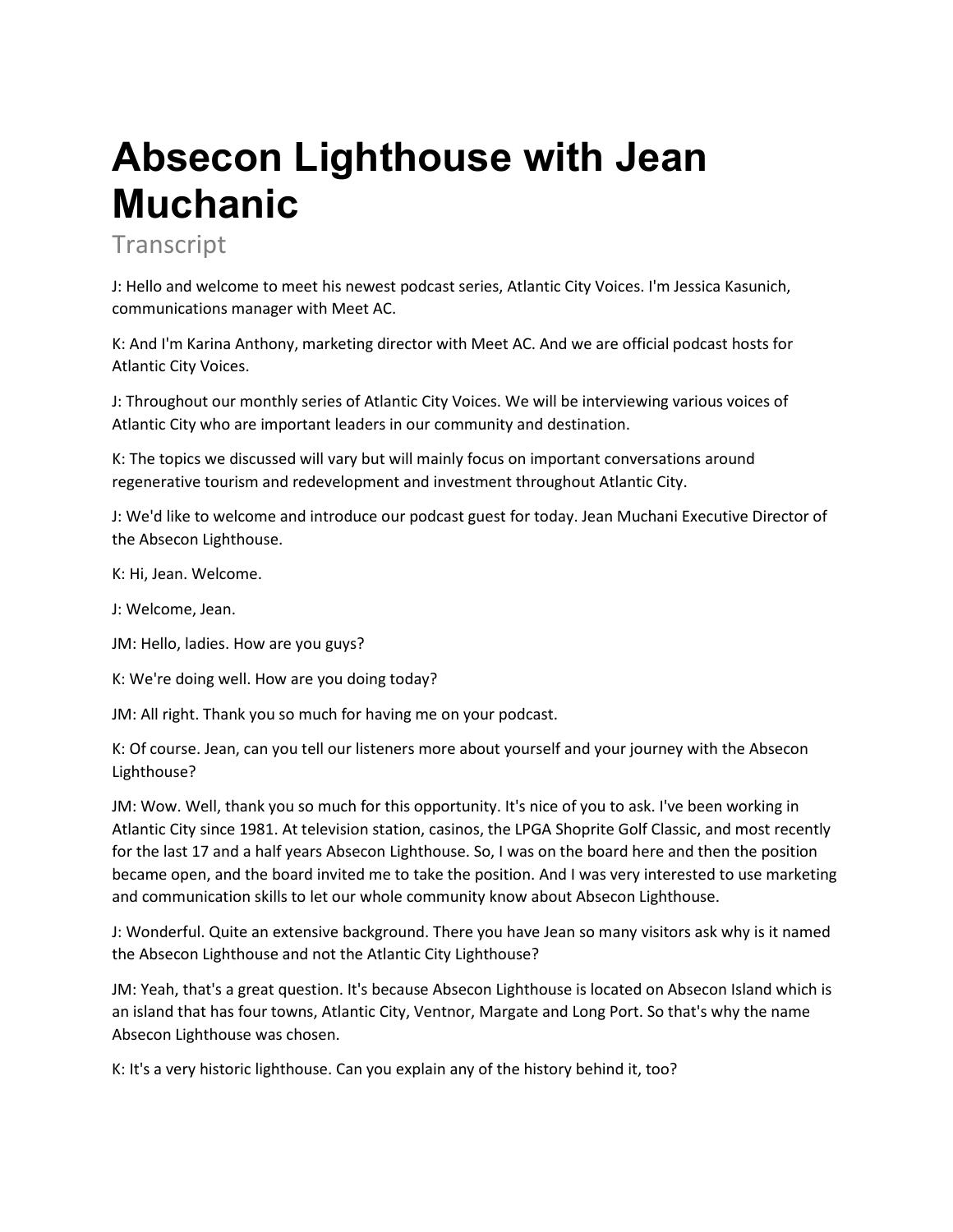JM: Yeah. So, Dr. Jonathan Pitney, a doctor from Philadelphia, came down to this region and thought that the Atlantic Ocean and the salt salty air would be very curative for his patients back in Philadelphia. So, we kind of founded Atlantic City he noticed there were many shipwrecks off the coast. So, we petitioned the United States Federal Lighthouse Commission for to construct a lighthouse here in Atlantic City. And finally, they agreed, and the lighthouse construction was overseen by General George Meade, who led the Union Army at the Battle of Gettysburg. And it was first lit on January 15th. 1857.

K: That's really interesting. I didn't know that about the shipwrecks.

JM: Yeah, there was a really bad shipwreck, the Powhatan and that was a I believe it was 1854 and 311 immigrants lost their lives. And some of them are actually buried up in an old graveyard up near the historic town of Smithville. And that was really sad. So that's when, you know, the tides turn, not to make a pun, but and they realized we really do need a lighthouse here because this is a tall coastal beacon. We're designed to be very tall, to keep the ships at sea away from the coast which is different than like a harbor light, which is designed to bring ships safely into harbor.

K: That's some great information. And also very culturally relevant to our seaside destination.

JM: Yeah, for sure. I feel that we're so lucky to be, you know, a cultural and heritage destination right here in Atlantic City. It's kind of an interesting mix, right? Like, you know, you've got Lady Gaga, or you have historic Absecon Lighthouse. But, you know, there's so much to do in Atlantic City. And I think that, you know, from your perspective, probably with conventions coming in and our perspective with wanting to host as many tourists as possible and expose them to the historic side of Atlantic City, that, you know, it's just a great gem of an icon to have in our town for visitors.

J: Absolutely. We love the mix of historical but also new and how Atlantic City continues to revolve and transform itself. So when visitors come to the Absecon Lighthouse, can you tell our listeners what else there is to do?

JM: Yeah, it's a really fun property. It's two acres, we have outdoor exhibits and an outdoor 21 bed community garden. Then visitors would come inside the museum, which is a replica of a head keeper's cottage. So, a whole family lived in the keeper's cottage and keepers cottage house back in the day before the lighthouse was decommissioned in 1933. So the replica now houses a beautiful museum and a very charming gift shop and it also connects through the passageway with the lighthouse tower itself so visitors don't have to climb the tower. They are invited of course, and there is a fee to go up, but for our differently able guests we do have a 55 inch television screen with about six different live shots from the top of the lighthouse, so you can always see what's going on at the top.

K: Now you mentioned your community garden and as you know we're focused on citywide sustainability and corporate social responsibility to regenerate our destination. How can volunteers or groups who are looking to achieve their CSR accreditation assist at the Absecon Lighthouse.

JM: So, we've had one group so far and they assisted with helping us weed the property and you know, being two acres and the wind around here is tremendous. So, a lot of times you'll encounter a little debris along a fence, and you know, some weeds are just pop up all over the place. And so, for its kind of like a beautification process here that would take place as a community engagement activity. We do have some railings that are in need of painting at time. So, it's really more of an outdoor fresh air type of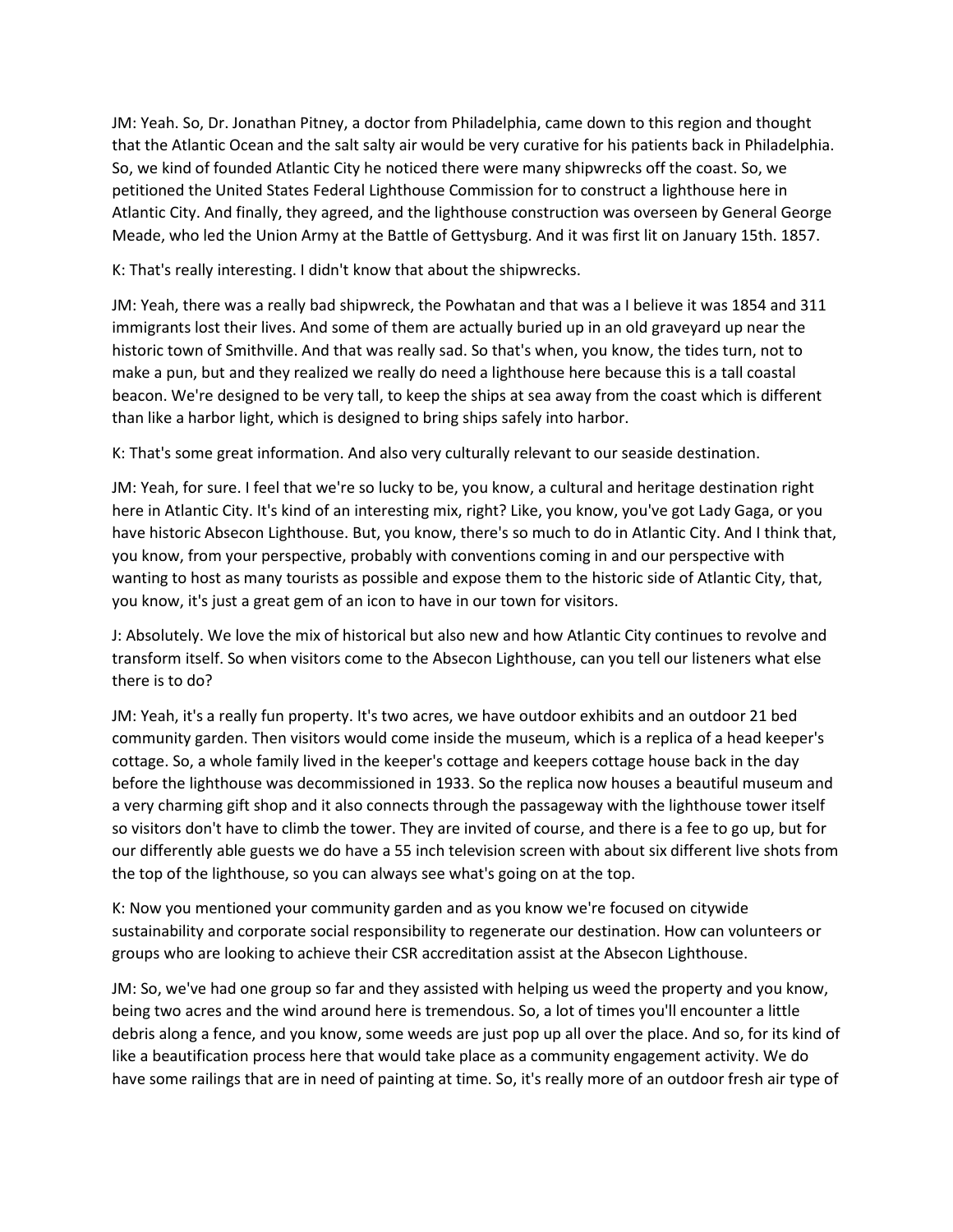experience, but it's all for the good of the property because, you know, keeping an historic site looking good for the public is an ongoing endeavor, I can guarantee that.

K: Have you had any of the local casinos or other organizations help out at the lighthouse?

JM: Oh, definitely. We're part of the consortium of North Beach AC, and so we have you know, we're in partnership with Resorts Casinos, Steel Pier, Hard Rock Casino, Ocean Casino Resort, and Tennessee Avenue. So, the businesses along there so, they are they sponsor events for us so that kind of support and funding helps our general operation of keeping the property looking great. And we have Wyndham Hill, who they come with a group of employees we just had Spencer Gifts, Spirit Halloween come with a group to help plan some sun flowers for the summer. We're going to try and blanket Pacific Avenue along our fence with sun flowers and zinnias the summer.

K: That's great and it's wonderful to see the community working together.

JM: Yeah, Atlantic City is such a cool place. I mean, they, you know, we have so many great offerings in town and so much fun for people. There is Gardeners Basem and the North Beach Mini Golf and the Absecon Lighthouse and the whole boardwalk itself. And there's fishing and there's just so much to do when you come to Atlantic City.

J: Speaking of North Beach mini golf, do you see with that new attraction a boost in visitors coming through the uptick in Lighthouse?

JM: Well, they are having their grand opening this coming Saturday, along with our spring festival. So as they kick off their season, I imagine throughout the summer, well, we're already partnering on discount ticket for each you know, we're sharing a discount with each other for the summer. And yes, I see that that attraction being down in North Beach, along with our attraction and the water park that will open up and showboat, this could be an a whole new hub of fun for families down here in North Beach.

J: Absolutely. So diverse.

K: That's what we're hoping. We're hoping to get a diverse audience, as Jessica said. And, you know, the more attractions, the better.

J: As we wrap up, we have one final question that we like to ask all of our guests. What are your top three favorite restaurants to dinner in Atlantic City?

JM: Ok, so that's a tough question. All the other questions are easy so far. Well, you guys already know that Atlantic City is loaded with fabulous restaurants. So if I had to pick three top from I'm going to in no particular order Chard House has is at Golden Nugget has a fantastic view from the bay of the Atlantic City skyline so and within that you can also see the lighthouse so I love to go there for happy hour and they have great appetizers that they offer and just kind of like at the end of the workweek on Fridays hang out look over at the lighthouse and much all the fancy boats come in and out of the Farley Marina so that's a treat and then keeping with the bay seem the Back Bay Alehouse which is so fun you sit a picnic tables outdoors and get a great seafood meal or snack and have a great maybe Mason Jar cocktail as you watch the boats go in and out the Atlantic City Cruises, Cruising One boat is always coming in and out on their back bay tours and ocean tours. So, it's a lot of fun just hanging out that's a dog friendly place. So that's always fun. Which, by the way, Absecon Lighthouse were dog friendly to come bring your dog in the museum and then my last choice would be Knife and Fork because it is also an historic